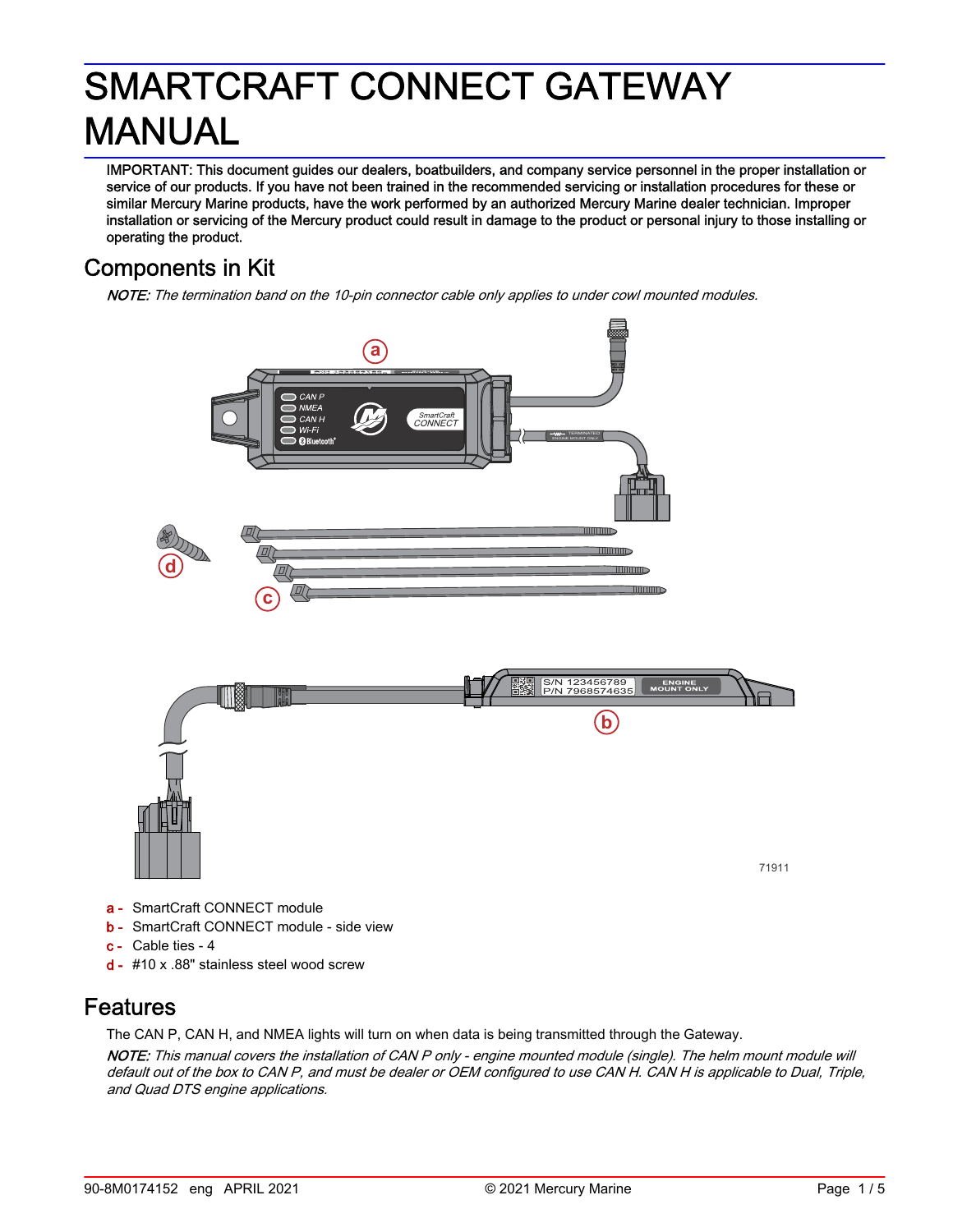#### SmartCraft CONNECT Module—Single-through Quad-Engine

NOTE: The Connect module does not provide power for any device on the NMEA 2000 network. The NMEA 2000 network will require its own power source. The NMEA 2000 network power input must have appropriate circuit protection for the devices on the NMEA 2000 network.

NOTE: The termination band on the 10-pin connector cable only applies to under cowl mounted modules.



- a CAN P connection light
- **b** NMEA connection light
- c CAN H connection light
- d Wi‑Fi connection light
- e Bluetooth® connection light
- f NMEA 2000® connector
- g 10‑pin connector

### Module Harness Connections

- 1. Connect the SmartCraft CONNECT module in one of the two following ways:
	- a. Connect the CAN 10‑pin harness connector to the SmartCraft junction box. Refer to the following diagram.
	- b. Connect the CAN 10-pin harness connector to the helm harness SmartCraft 10-pin connection using a male-male adapter harness.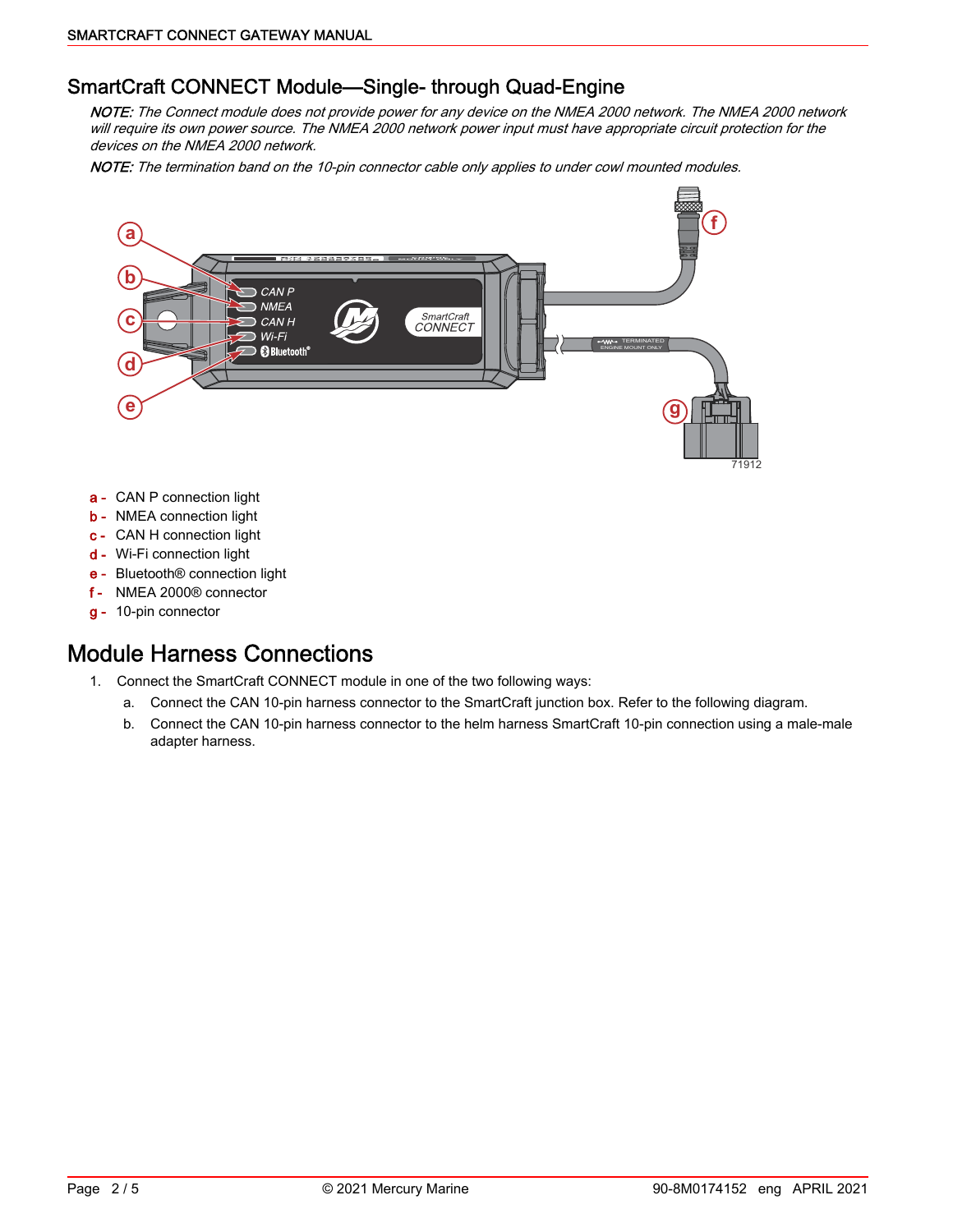2. Connect the module NMEA 2000 harness connector to the NMEA 2000 network.



## **Troubleshooting**

#### LED Lighting

The device contains 5 LEDs for indicating the status of CAN P, NMEA, CAN H, Wi‑Fi, and Bluetooth®.

- 1. **CAN P**
	- **Flashing:** The LED will flash continuously once power is applied.
	- **Solid:** Once the bus communication is established, the LED will remain on.
- 2. **NMEA**
	- **Flashing:** The LED will flash continuously once power is applied.
	- **Solid:** Once the bus communication is established, the LED will remain on.
- 3. **CAN H**

NOTE: The CAN H LED will not function on engine mount models.

- **Flashing:** The LED will flash continuously once power is applied.
- **Solid:** Once the bus communication is established, the LED will remain on.
- 4. **Wi‑Fi**
	- **Off:** No connection.
	- **On:** Wi-Fi connection established.
- 5. **Bluetooth**
	- **Flashing:** The Bluetooth LED will flash while in pairing mode, indicating it is not currently connected.
	- **Solid:** The Bluetooth LED will remain on continuously while connected.

## SmartCraft CONNECT Module Protocol Description

The software is capable of transmitting (**TX**) information to, and receiving (**RX**) information from various parameter group number (PGN) products.

| <b>SmartCraft CONNECT Module Modes</b>               |                                                             |       |  |  |
|------------------------------------------------------|-------------------------------------------------------------|-------|--|--|
| Transmit (TX)                                        | Receive (RX)                                                |       |  |  |
| Transmits Mercury data to NMEA 2000 display devices. | Receives data from NMEA 2000 to display on Mercury devices. |       |  |  |
| <b>Description</b>                                   |                                                             | Value |  |  |
| NMEA 2000 Load Equivalency Number (LEN)              |                                                             |       |  |  |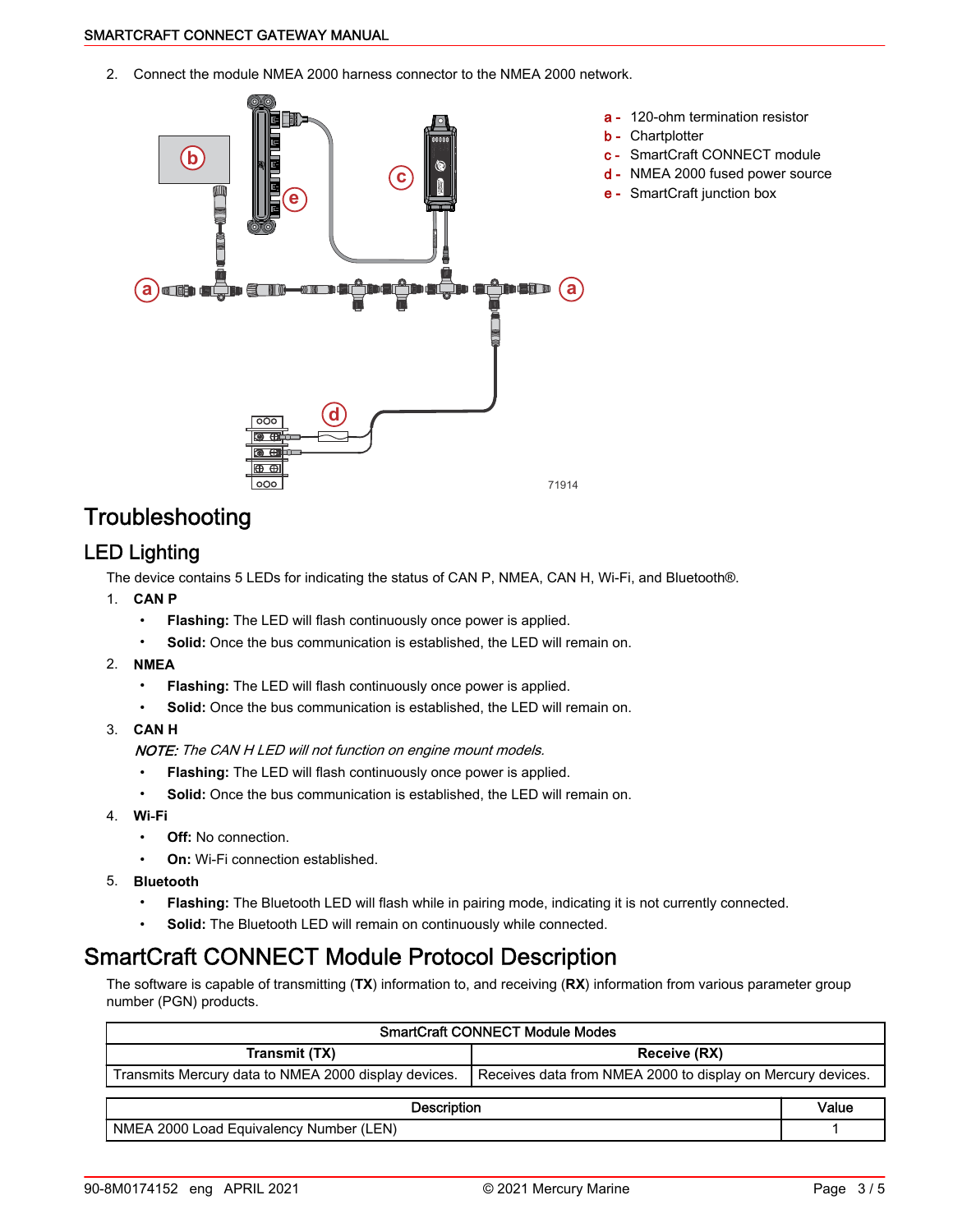| Mercury Engine Data to NMEA 2000 Capable Products |                                                                                                                                                                                                                                                                           |                      |                 |  |  |
|---------------------------------------------------|---------------------------------------------------------------------------------------------------------------------------------------------------------------------------------------------------------------------------------------------------------------------------|----------------------|-----------------|--|--|
| Signal                                            | <b>Special Information</b>                                                                                                                                                                                                                                                | <b>NMEA 2000 PGN</b> | Mode            |  |  |
| <b>Rated RPM</b>                                  |                                                                                                                                                                                                                                                                           | 127498/0x1F20A       | <b>TX</b>       |  |  |
| Coolant pressure                                  |                                                                                                                                                                                                                                                                           | 127489/0x1F201       | <b>TX</b>       |  |  |
| Speed over water (paddle and pitot)               |                                                                                                                                                                                                                                                                           | 128259/0x1F503       | <b>TX</b>       |  |  |
| RPM (rapid update)                                |                                                                                                                                                                                                                                                                           | 127488/0x1F200       | <b>TX</b>       |  |  |
| Voltage                                           |                                                                                                                                                                                                                                                                           | 127489/0x1F201       | <b>TX</b>       |  |  |
| Coolant temperature                               |                                                                                                                                                                                                                                                                           | 127489/0x1F201       | <b>TX</b>       |  |  |
| Fuel pressure                                     |                                                                                                                                                                                                                                                                           | 127489/0x1F201       | <b>TX</b>       |  |  |
| Fuel level (percent, type)                        | 2 tanks per engine up to 4 engines, tank 1 for each engine<br>is type fuel 0X00, tank 2 for each engine is data not<br>available 0X0F, Gateway will always assign STBD engine<br>tanks 1 and 2 to NMEA tanks 0 and 1. PORT engine tanks<br>1 and 2 to NMEA tanks 2 and 3. | 127505/0x1F211       | ТX              |  |  |
| Fuel tank size                                    |                                                                                                                                                                                                                                                                           | 127505/0x1F211       | $\overline{TX}$ |  |  |
| Fuel flow                                         |                                                                                                                                                                                                                                                                           | 127489/0x1F201       | <b>TX</b>       |  |  |
| Oil pressure                                      |                                                                                                                                                                                                                                                                           | 127489/0x1F201       | <b>TX</b>       |  |  |
| Oil temperature                                   |                                                                                                                                                                                                                                                                           | 127489/0x1F201       | <b>TX</b>       |  |  |
| Gear temp                                         |                                                                                                                                                                                                                                                                           | 127493/0x1F205       | <b>TX</b>       |  |  |
| Gear pressure                                     |                                                                                                                                                                                                                                                                           | 127493/0x1F205       | <b>TX</b>       |  |  |
| Boost pressure                                    |                                                                                                                                                                                                                                                                           | 127488/0x1F200       | <b>TX</b>       |  |  |
| Trim position                                     |                                                                                                                                                                                                                                                                           | 127488/0x1F200       | <b>TX</b>       |  |  |
| Rudder angle                                      |                                                                                                                                                                                                                                                                           | 127245/0x1F10D       | <b>TX</b>       |  |  |
| Depth                                             |                                                                                                                                                                                                                                                                           | 128267/0x1F50B       | <b>TX</b>       |  |  |
| Depth offset                                      |                                                                                                                                                                                                                                                                           | 128267/0x1F50B       | <b>TX</b>       |  |  |
| Seawater temp                                     |                                                                                                                                                                                                                                                                           | 130310/0x1FD06       | <b>TX</b>       |  |  |
| Engine hours                                      |                                                                                                                                                                                                                                                                           | 127489/0x1F201       | <b>TX</b>       |  |  |
| Manufacturer ID                                   | Address claim ( $0 \times 90$ = Mercury)                                                                                                                                                                                                                                  | 060928/0xEE00        | <b>TX</b>       |  |  |
| Alarm data                                        | NMEA 2000 alarm data is limited and will only display<br>"Check Engine" when an alarm is activated. Refer to the<br>Mercury SmartCraft Gauges for descriptive fault text.                                                                                                 | 127489/0x1F201       | <b>TX</b>       |  |  |
| Tabs                                              |                                                                                                                                                                                                                                                                           | 130576/0x1FE10       | <b>TX</b>       |  |  |
| Course over ground                                |                                                                                                                                                                                                                                                                           | 129026/0x9F802       | <b>RX/TX</b>    |  |  |
| Speed over ground                                 |                                                                                                                                                                                                                                                                           | 129026/0x9F802       | RX/TX           |  |  |
| GPS position                                      |                                                                                                                                                                                                                                                                           | 129025/0x1F801       | <b>RX</b>       |  |  |
| Product info                                      |                                                                                                                                                                                                                                                                           | 126996/0x1F014       | <b>TX</b>       |  |  |
| Gear position                                     |                                                                                                                                                                                                                                                                           | 127493/0x1F205       | <b>TX</b>       |  |  |
| Engine load (diesel)                              |                                                                                                                                                                                                                                                                           | 127489/0x1F201       | <b>TX</b>       |  |  |

| SmartCraft CONNECT Module to NMEA 2000 Capable Products |                            |                      |       |  |  |
|---------------------------------------------------------|----------------------------|----------------------|-------|--|--|
| Signal                                                  | <b>Special Information</b> | <b>NMEA 2000 PGN</b> | Mode  |  |  |
| Course over ground (COG)                                |                            | 129026/0x1F802       | RX/TX |  |  |
| Speed over ground (SOG)                                 |                            | 129026/0x1F802       | RX/TX |  |  |
| GPS position (lat/long)                                 |                            | 129025/0x1F801       | RX/TX |  |  |
| Heading                                                 |                            | 127250/0x1F112       | RX/TX |  |  |
| Waypoint ID                                             |                            | 129284/0x1F904       | RX/TX |  |  |

## FCC and ISED Regulatory Information

This device complies with Part 15 of the FCC Rules and Innovation, Science and Economic Development Canada License-exempt RSS standard(s). Operation is subject to the following two conditions: 1) This device may not cause harmful interference, and 2) This device must accept any interference received, including interference that may cause undesired operation.